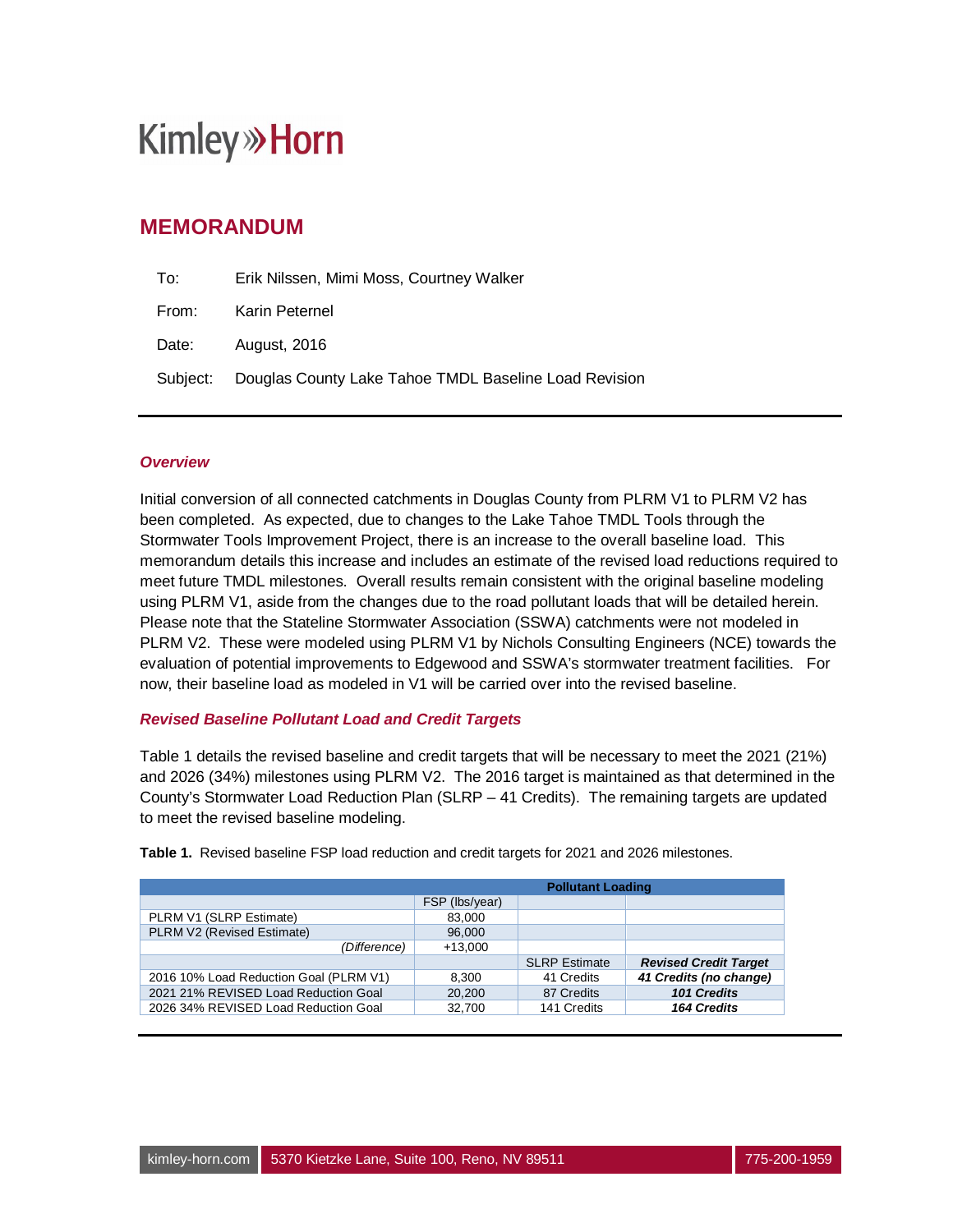#### *PLRM V2 Modeling*

Converting the catchments from PLRM V1 to PLRM V2 was primarily a GIS-based exercise. Jurisdictions were provided with GIS files of land use, soil type, percent imperviousness, and drainage connectivity. Using original PLRM V1 and SLRP catchment boundary outlines, the GIS program extracted the input information for each catchment into a format that could be recognized by PLRM. PLRM was then used to upload the information for each catchment into a model. Catchment inputs (area, land uses, soils) were compared for each catchment between the two versions of the model to ensure consistency, and minor changes were made to some V2 models as a result. Minor changes such as changing an assigned land use layer of 'roads' to CICU or MFR was made for areas where the GIS land use layer identified the area as a road instead of a parking lot, for example, where road operations do not take place.

As expected and described in the County's Annual Stormwater Report (March 15, 2015), use of the revised Lake Tahoe Tools would likely result in a change in baseline load and number of clarity credits required to meet the TMDL targets. This was due primarily to changes in FSP concentrations assigned to different road segments through the Stormwater Tools Improvement Project. As expected, this has resulted in an increased baseline load, which means there will be an increased load reduction target.

#### *Changes Resulting from Stormwater Tools Improvement Project Affecting Pollutant Loads*

As stated, the primary change to PLRM V2 as a result of the Stormwater Tools Improvement Project was a change to pollutant loads from roadways through assigned characteristic effluent concentrations. As shown in Table 2, roads in PLRM V1 in the Lake Tahoe Basin were classified as primary or secondary (highway versus local road), with an associated 'risk' (steepness, amount of traffic, etc.). Roads in Douglas County are all considered secondary. Through the Stormwater Tools Improvement Project and now applicable to PLRM V2, these "road risks" were reclassified to "road scores" that correspond to a Road RAM observation (1.4, 2.0, etc.), and were assigned a revised FSP concentration (mg/L).

| <b>PLRM V1 Road Risk Designation</b> | <b>PLRM V2 Baseline Road Score</b> |
|--------------------------------------|------------------------------------|
| PHR - Primary High Risk              | 1.4                                |
| PMR - Primary Moderate Risk          | 1.7                                |
| PLR - Primary Low Risk               | 2.0                                |
| SHR - Secondary High Risk            | 2.0                                |
| <b>SMR</b> - Secondary Moderate Risk | 2.3                                |
| SLR - Secondary Low Risk             | 2.6                                |

**Table 2.** Road Risk conversion to Road Score through Stormwater Tools Improvement Project.

This resulted in increases in the characteristic runoff concentrations (CRCs) of pollutants from the different road classes as modeled in PLRM V2. Using an average of all the FSP concentrations in each road risk/road score in the models from PLRM V1 and PLRM V2, Table 3 details the predominant reasons for changes in the baseline load between PLRM V1 and V2 in Douglas County: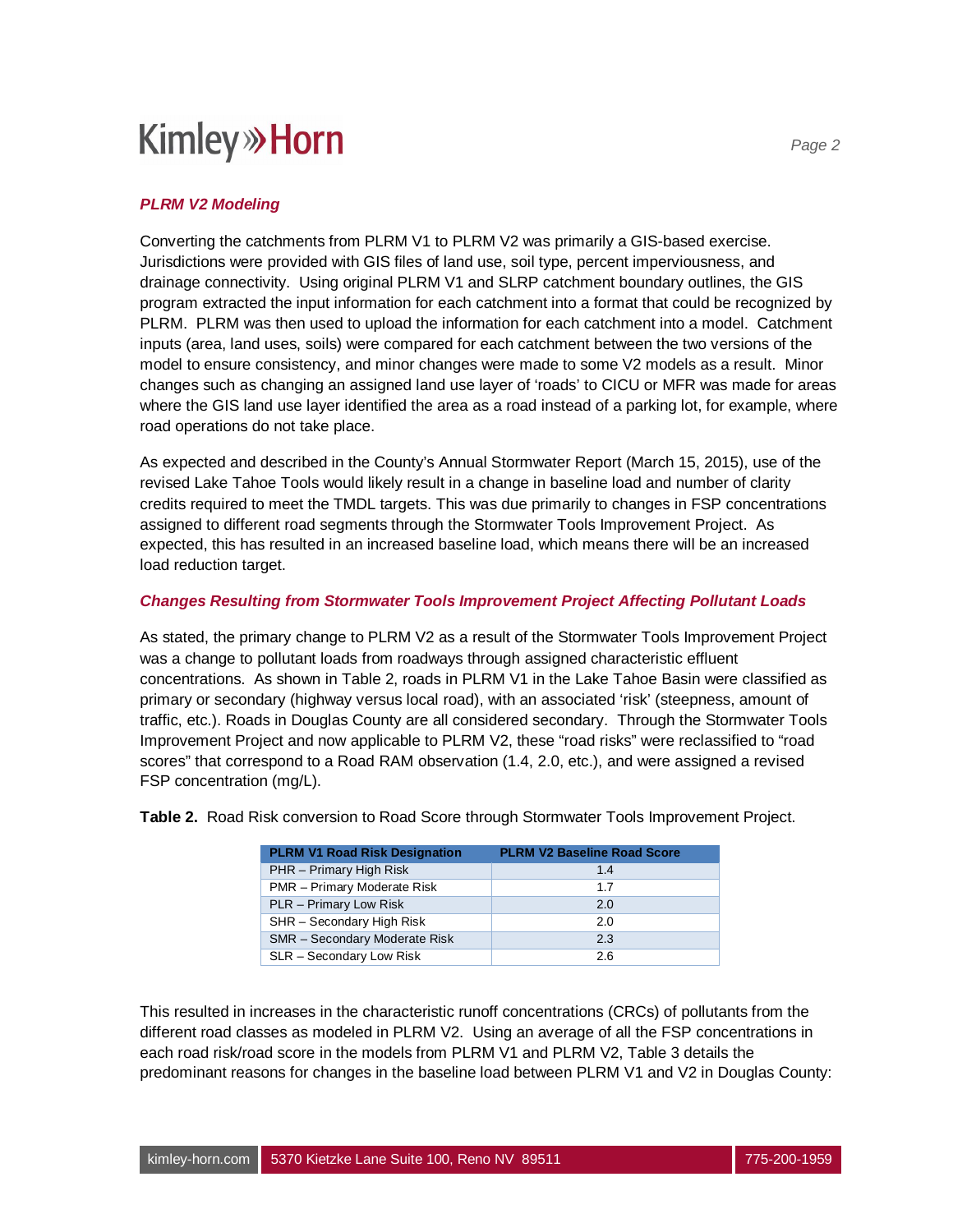Table 3. Difference in FSP concentration for each road type between PLRM V1 and PLRM V2. A road risk of SHR in PLRM V1 corresponds to the same road in PLRM V2 that is now referred to as "road score 2.0" (Table 2); (correspondingly, SMR = 2.3, SLR = 2.6). For example, for every 1 acre of SLR road class modeled in PLRM V1 there were 153 pounds of FSP produced in the model; now using PLRM V2, for every 1 acre of the same road there are 705 pounds of FSP produced in the model (see last row).

|             | PLRM V1     |                     |                          | <b>PLRM V2</b> |                     |
|-------------|-------------|---------------------|--------------------------|----------------|---------------------|
| PLRM V1     | Average FSP | FSP load produced   | PLRM V <sub>2</sub> Road | Average FSP    | FSP load produced   |
| Road Risk   | (mg/L)      | from 1 acre of road | <b>Risk Score</b>        | (mg/L)         | from 1 acre of road |
| Designation |             | (Ibs/year)          |                          |                | (lbs/vr)            |
| <b>SHR</b>  | 284         | 910                 | Road Score 2.0           | 334            | 1078                |
| <b>SMR</b>  | 123         | 389                 | Road Score 2.3           | 272            | 835                 |
| <b>SLR</b>  | 47          | 153                 | Road Score 2.6           | 231            | 705                 |

As evidenced from this table, moderate risk roads typical of roads in Douglas County on average had 2 times the amount of FSP produced from moderate risk roadways and nearly 4 times the amount of FSP produced on low risk roadways, based on the Lake Tahoe Tools Revisions. This is due solely due to the changes in the Stormwater Tools Improvement Project.

**Table 4.** Table 4 from Annual Stormwater Report (2016) showing estimated difference between potential Lake Clarity Credits modeled between PLRM V1 (projected) and V2. Credits with asterisk (\*) are estimates based on the original baseline; PLRM V2 models have not been completed so we cannot estimate the load reduction.

| <b>UPC</b>          | <b>Description</b>                                | <b>Pollutant Controls</b>                             | <b>Estimated FSP Load</b><br>Year<br>Implemented<br><b>Reduction (lbs/year)</b> |       | <b>PLRM V1</b><br><b>Estimated</b><br><b>Credits</b> | <b>PLRM V2</b><br><b>Estimated</b><br><b>Credits</b> |
|---------------------|---------------------------------------------------|-------------------------------------------------------|---------------------------------------------------------------------------------|-------|------------------------------------------------------|------------------------------------------------------|
| <b>CR02</b>         | Cave Rock GID WQIP Retrofit Bed/filter dry basin  |                                                       | 2015                                                                            | 1000  | 5                                                    | 6                                                    |
| <b>PW01</b>         | Pinewild Condominiums                             | Parcel BMPs                                           | 2004-2013                                                                       | 400   | $\overline{c}$                                       | $\overline{2}$                                       |
| LC01                | Logan Creek GID                                   | Treatment vaults, infiltration<br>basins              | 2007                                                                            | 680   | 3                                                    | $*3$                                                 |
| LR01                | Lakeridge GID WOIP                                | Dry basins, treatment vaults                          | 2006                                                                            | 460   | $\overline{c}$                                       | $*2$                                                 |
| <b>KUC</b>          | Kahle Drive WOIP                                  | Wet basin, treatment vaults                           | 2006                                                                            | 1.600 | 8                                                    | $*16$                                                |
| LVO1                | Lake Village HOA WQIP Ph 1                        | Dry basin, infiltration basins,<br>treatment vaults   | 2006                                                                            | 1,200 | 6                                                    | $*5$                                                 |
| <b>EWCC</b>         | Comm/resid from Ponderosa<br>west to Terrace View | Parcel BMPs                                           | 2004-2013                                                                       | 700   | 4                                                    | 5                                                    |
| BCC.<br><b>EWCH</b> | N. Benjamin Drive to Upper<br>Andria Drive        | <b>Advanced Road Operations</b>                       | 2014                                                                            | 800   | 4                                                    |                                                      |
| <b>EWCA</b>         | Comm. core on south corner of<br><b>Hwy 207</b>   | Parcel BMPs                                           | 2004-2013                                                                       | 1,600 | 8                                                    | 3                                                    |
|                     |                                                   | TOTAL ESTIMATED FSP LOAD REDUCTION (10% through 2016) |                                                                                 | 8,440 | 42                                                   | 44                                                   |

Table 5 details the model results comparing the PLRM V1 baseline loads referred to in the SLRP versus the revised baseline loads using PLRM V2. There is a 16% increase in FSP, 15% increase in TP and 2% increase in TN for Douglas County's revised baseline load. Catchments in bold are those to which an additional connectivity factor applies due to their drainage to Edgewood Creek (refer to Tech Memo 1 and 2). Catchments with no pollutant load are those that are not considered to be connected to Lake Tahoe and were not modeled in the SLRP or accounted for in the original baseline. Table 7 (at the end of this report) is the same information sorted by FSP load produced.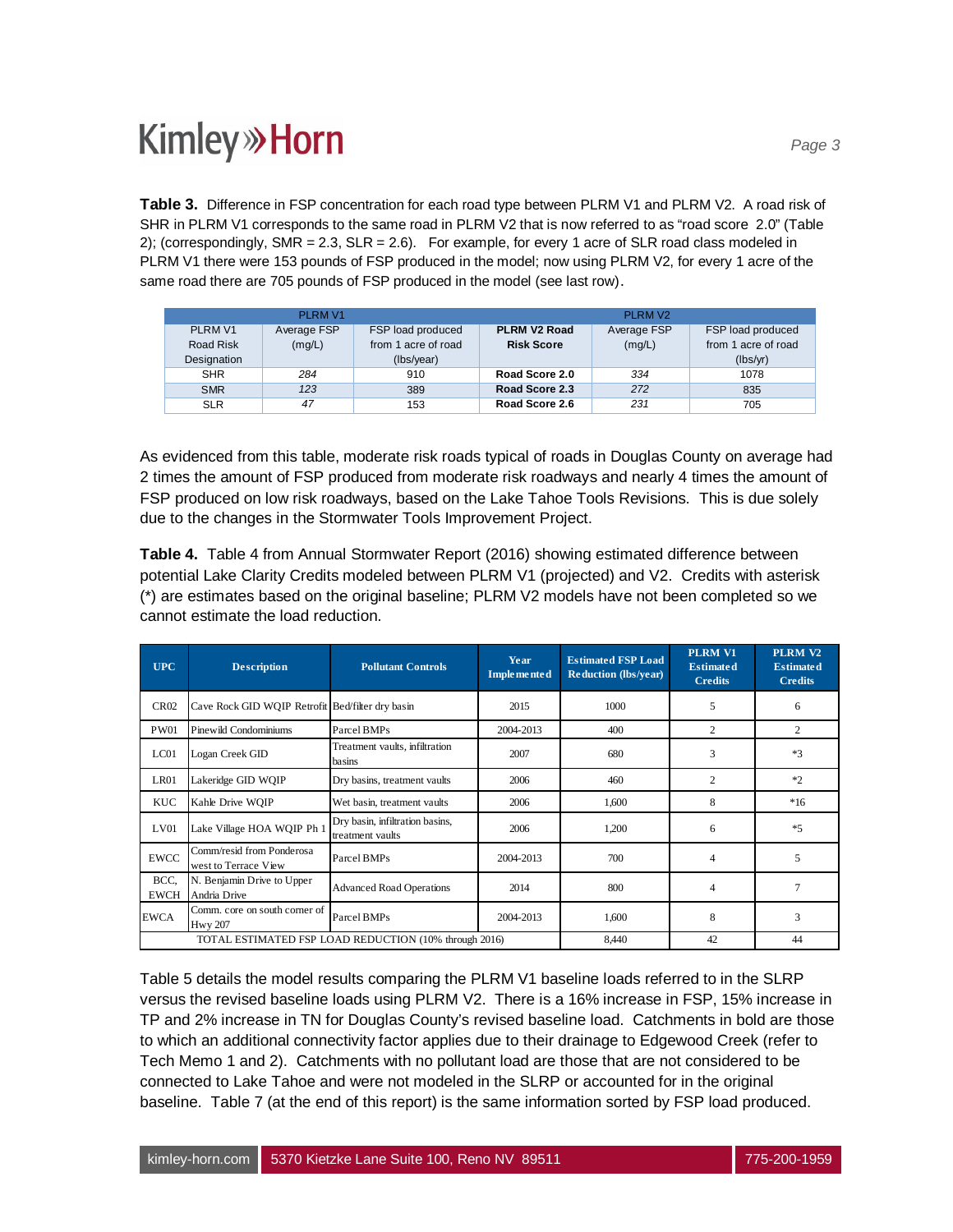Figure 1 details the revised baseline pollutant load, ranked by catchment, in units of lbs/yr/acre, similar to Figure 4B from the Baseline and Existing Conditions Technical Memorandum (December 2013).

|                 |                  |                | <b>ORIGINAL BASELINE</b><br><b>ESTIMATE PLRM V1</b> |                              |                  |                | <b>REVISED BASELINE</b><br><b>PLRMV2</b> |                 |
|-----------------|------------------|----------------|-----------------------------------------------------|------------------------------|------------------|----------------|------------------------------------------|-----------------|
|                 | Catchment        | Connectivity   | <b>FSP</b>                                          | <b>TP</b>                    | <b>TN</b>        | <b>FSP</b>     | <b>TP</b>                                | <b>TN</b>       |
| 1               | 4H01             | 100            | 1,260                                               | $\overline{8}$               | 41               | 1,242          | 8                                        | 40              |
| $\overline{2}$  | <b>BCA</b>       | $\mathbf 0$    | ä,                                                  | $\Box$                       | $\Box$           | L.             | ÷,                                       | ÷.              |
| $\mathfrak{Z}$  | <b>BCB</b>       | 100            | 6,453                                               | 30                           | 130              | 6,950          | 35                                       | 137             |
| 4               | <b>BCC</b>       | 66             | 3,272                                               | 21                           | 84               | 2,454          | 14                                       | 50              |
| 5               | CR <sub>01</sub> | 100            | 1,038                                               | $\overline{4}$               | 12               | 793            | $\overline{3}$                           | $\overline{9}$  |
| 6               | <b>CR02</b>      | 100            | 1,648                                               | 10                           | 56               | 1,661          | $\overline{7}$                           | 39              |
| 7               | <b>CR03</b>      | 100            | 510                                                 | $\overline{2}$               | $\overline{7}$   | 539            | $\overline{2}$                           | $\overline{7}$  |
| 8               | DC04             | 100            | 973                                                 | 8                            | $\overline{37}$  | 1,420          | $\overline{7}$                           | $\overline{28}$ |
| 9               | DC05             | 20             | 108                                                 | $\mathbf{1}$                 | $\overline{3}$   | $\overline{5}$ | $\overline{0}$                           | $\overline{0}$  |
| 10              | DC07             | 100            | 26                                                  | 1                            | $\overline{2}$   | 30             | 1                                        | $\overline{6}$  |
| 11              | DC08             | 100            | 32                                                  | $\overline{1}$               | $\overline{3}$   | 33             | $\overline{1}$                           | $\overline{3}$  |
| 12              | <b>DCA</b>       | 100            | 3,039                                               | 9                            | 41               | 3,865          | 16                                       | 63              |
| 13              | <b>DCB</b>       | 60             | 1,128                                               | 5                            | 18               | 1,103          | $\overline{\mathbf{4}}$                  | 15              |
| 14              | <b>DCD</b>       | 100            | 15                                                  | $\overline{\phantom{a}}$     | $\overline{1}$   | 10             | ä,                                       | $\mathbf{1}$    |
| 15              | <b>DCE</b>       | 100            | 363                                                 | $\overline{4}$               | 18               | 128            | $\overline{1}$                           | 6               |
| 16              | EP01             | $\mathbf 0$    | ä,                                                  | $\qquad \qquad \blacksquare$ | ÷,               | $\blacksquare$ | ÷,                                       | $\blacksquare$  |
| 17              | <b>EP02</b>      | $\mathbf 0$    |                                                     | $\blacksquare$               | ÷,               |                | ÷,                                       |                 |
| $\overline{18}$ | <b>EP03</b>      | $\overline{0}$ | $\mathbf{r}$                                        | $\blacksquare$               | ÷,               | ÷.             | $\blacksquare$                           | $\mathbf{u}$    |
| 19              | <b>EW02</b>      | 100            | 19                                                  | ÷.                           | $\overline{2}$   | 18             | $\overline{a}$                           | $\overline{2}$  |
| $\overline{20}$ | <b>EWCA</b>      | 60             | 3,152                                               | 12                           | 41               | 2,411          | 14                                       | 48              |
| 21              | <b>EWCB</b>      | 60             | 965                                                 | $\overline{5}$               | 25               | 1,792          | 11                                       | 34              |
| $\overline{22}$ | <b>EWCC</b>      | 60             | 4,081                                               | $\overline{20}$              | 81               | 5,542          | $\overline{25}$                          | 100             |
| 23              | <b>EWCD</b>      | 60             | 560                                                 | $\overline{4}$               | 20               | 989            | 11                                       | 30              |
| $\overline{24}$ | <b>EWCE</b>      | 60             | 168                                                 | $\overline{1}$               | $\overline{6}$   | 372            | $\overline{2}$                           | $\overline{9}$  |
| 24              | <b>EWCF</b>      | 60             |                                                     | $\blacksquare$               | $\blacksquare$   | $\blacksquare$ | ÷,                                       | $\blacksquare$  |
| 25              | <b>EWCG</b>      | 60             | 9,146                                               | 41                           | 179              | 10,442         | 65                                       | 253             |
| 26              | <b>EWCH</b>      | 60             | 4,526                                               | $\overline{20}$              | 86               | 7,146          | 39                                       | 138             |
| $\overline{27}$ | GB01             | 80             | 4,719                                               | $\overline{25}$              | 110              | 5,915          | $\overline{26}$                          | 102             |
| $\overline{28}$ | <b>HW01</b>      | $\overline{0}$ | $\mathbf{r}$                                        | ÷.                           | ÷.               | ÷,             | ä,                                       | ÷,              |
| 29              | LC01             | 100            | 456                                                 | $\overline{2}$               | 10               | 497            | $\overline{2}$                           | 9               |
| 30              | LP01             | 100            | 257                                                 | $\overline{2}$               | $\boldsymbol{9}$ | 304            | $\overline{2}$                           | $\overline{9}$  |
| 31              | LR01             | 100            | 1,447                                               | 8                            | 34               | 1,790          | $\overline{8}$                           | $\overline{27}$ |
| $\overline{32}$ | LV01             | 80             | 2,848                                               | 13                           | 55               | 2,601          | 11                                       | 48              |
| 33              | <b>LV02</b>      | 80             | 1,149                                               | 6                            | $\overline{28}$  | 1,178          | $\overline{5}$                           | 20              |
| 34              | <b>MB01</b>      | 100            | 332                                                 | $\overline{2}$               | 10               | 445            | $\overline{2}$                           | $\overline{7}$  |
| 35              | <b>NV01</b>      | 100            | 1,073                                               | $\overline{\mathbf{4}}$      | 18               | 1,102          | 4                                        | 15              |
| 36              | <b>NV02</b>      | 80             | 1,166                                               | $\overline{7}$               | 32               | 1,219          | $\overline{6}$                           | 28              |
| 37              | OP01             | 60             | 2,551                                               | 12                           | 55               | 3,641          | 15                                       | 53              |

|  | Table 5. Comparison of baseline pollutant loads using PLRM V1 and PLRM V2 (All units lbs/year). |  |  |  |
|--|-------------------------------------------------------------------------------------------------|--|--|--|
|  |                                                                                                 |  |  |  |

kimley-horn.com 5370 Kietzke Lane Suite 100, Reno NV 89511 775-200-1959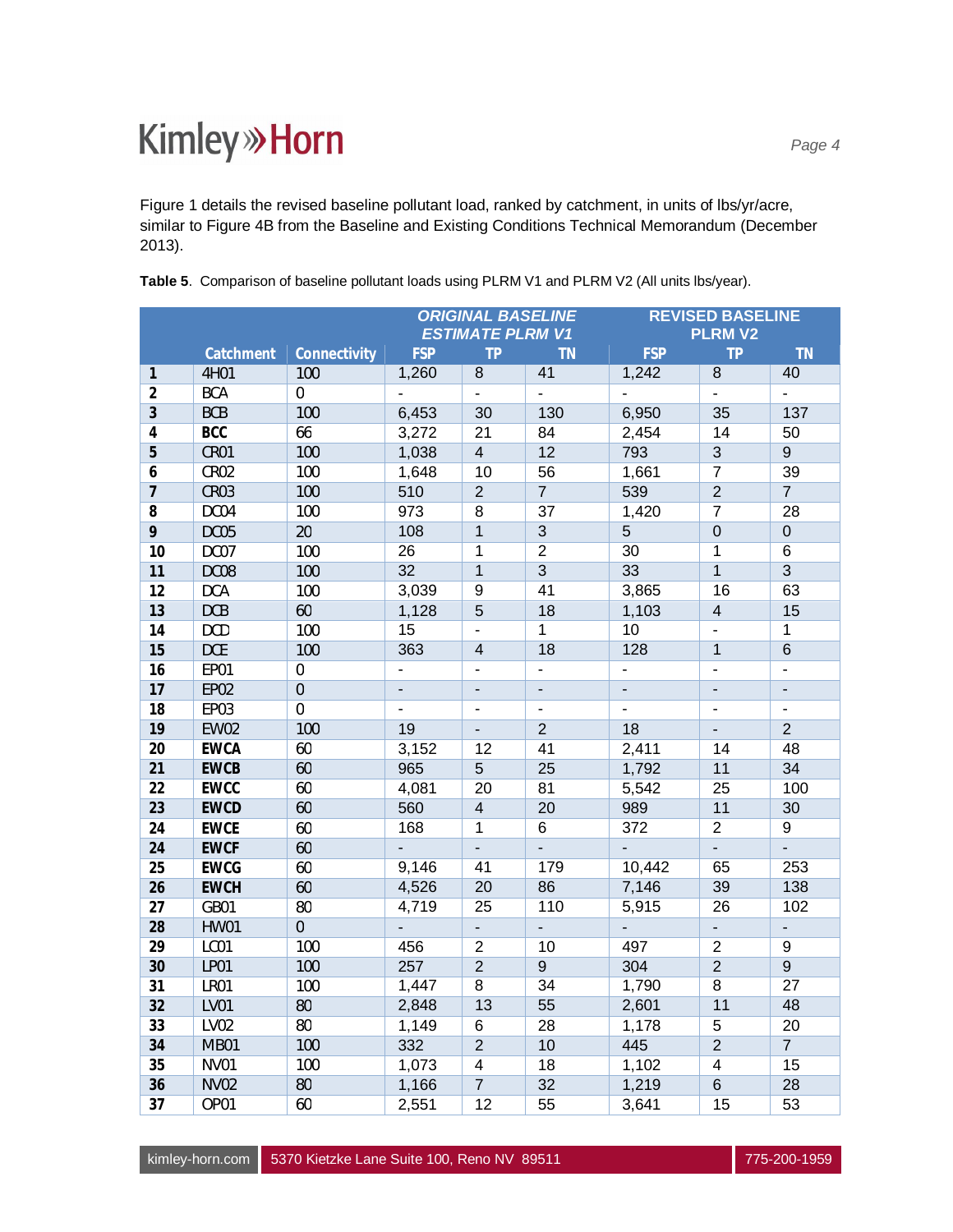|    |                              |              | <b>ORIGINAL BASELINE</b><br><b>ESTIMATE PLRM V1</b> |                |     |            | <b>REVISED BASELINE</b><br><b>PLRM V2</b> |           |
|----|------------------------------|--------------|-----------------------------------------------------|----------------|-----|------------|-------------------------------------------|-----------|
|    | Catchment                    | Connectivity | <b>FSP</b>                                          | TР             | ΤN  | <b>FSP</b> | TΡ                                        | <b>TN</b> |
| 38 | OP <sub>02</sub>             | 100          | 866                                                 | 6              | 27  | 929        | 6                                         | 29        |
| 39 | PT01                         | 100          | 182                                                 | 1              | 5   | 92         | 1                                         | 3         |
| 40 | <b>PW01</b>                  | 100          | 608                                                 | 4              | 19  | 635        | 4                                         | 17        |
| 41 | <b>RH01</b>                  | 20           | 690                                                 | 3              | 9   | 721        | 3                                         | 10        |
| 42 | <b>RH02</b>                  | 20           | 55                                                  | -              | 1   | 59         | 0                                         | 1         |
| 43 | RH <sub>03</sub>             | 20           | 320                                                 | 1              | 5   | 439        | $\overline{2}$                            | 5         |
| 44 | <b>RH04</b>                  | 20           | 451                                                 | 3              | 12  | 868        | 3                                         | 12        |
| 45 | <b>SK01</b>                  | 80           | 504                                                 | 4              | 21  | 897        | 4                                         | 14        |
| 46 | <b>SK02</b>                  | 100          | 1,353                                               | 10             | 47  | 1,692      | $\overline{7}$                            | 25        |
| 47 | SSWA                         |              | 12,855                                              | 59             | 306 | 12,855     | 59                                        | 306       |
| 48 | <b>UP01</b>                  | 100          | 126                                                 | 3              | 10  | 147        | 3                                         | 13        |
| 49 | <b>WW01</b>                  | $\Omega$     |                                                     | ۰              |     |            | ۰                                         |           |
| 50 | ZC01                         | 100          | 202                                                 | $\overline{2}$ | 8   | 450        | 3                                         | 10        |
| 51 | ZC <sub>02</sub>             | 100          | 3,285                                               | 14             | 64  | 4,833      | 17                                        | 64        |
| 52 | ZH01                         | 60           | 1,828                                               | 9              | 42  | 2,119      | 9                                         | 32        |
| 53 | ZK01                         | 40           | 260                                                 | 1              | 6   | 461        | $\overline{2}$                            | 5         |
| 54 | ZP <sub>01</sub>             | 100          | 1,017                                               | 5              | 25  | 1,218      | 5                                         | 18        |
|    | Percent Difference V1 vs V2: |              |                                                     |                |     | $+16%$     | $+15%$                                    | $+2%$     |

#### *Additional Baseline Information – SSWA Casino Corridor*

As stated, Nichols Consulting Engineers (NCE) performed the PLRM modeling for SSWA and the Edgewood properties and they were not re-modeled the SLRP process. However, the load contribution and subsequent reduction due to the implementation of private parcel BMPs of the SSWA system is significant and will likely be redeemed by the County. Therefore, PLRM V1 and V2 models were populated with the same information as extracted from the GIS using PLRM V2. Table 6 shows the difference in loading as a result. These catchments flow into Edgewood's pond system that is part of their BMP certification, and therefore a reduction factor is applied. However, the comparison between the PLRM V1 and V2 inputs is so close that once the reduction factor applied, it should not change the County overall baseline very significantly.

**Table 6**. Baseline SSWA pollutant loads under PLRM V1 and V2.

| <b>Section of SSWA</b>                 | <b>PLRM V1</b><br>FSP (lbs/yr) | <b>PLRM V2</b><br>FSP (lbs/yr) |
|----------------------------------------|--------------------------------|--------------------------------|
| <b>SSWA East (Montbleu, Harrah's)</b>  | 10,076                         | 10,058                         |
| <b>SSWA West (Harvey's, Hard Rock)</b> | 9,506                          | 9.404                          |
| Lake Parkway West                      | 1.389                          | 2.002                          |
| <b>Lake Parkway East</b>               | 2.259                          | 2.644                          |
| <b>TOTAL</b>                           | 23.230                         | 24.108                         |

*Page 5*